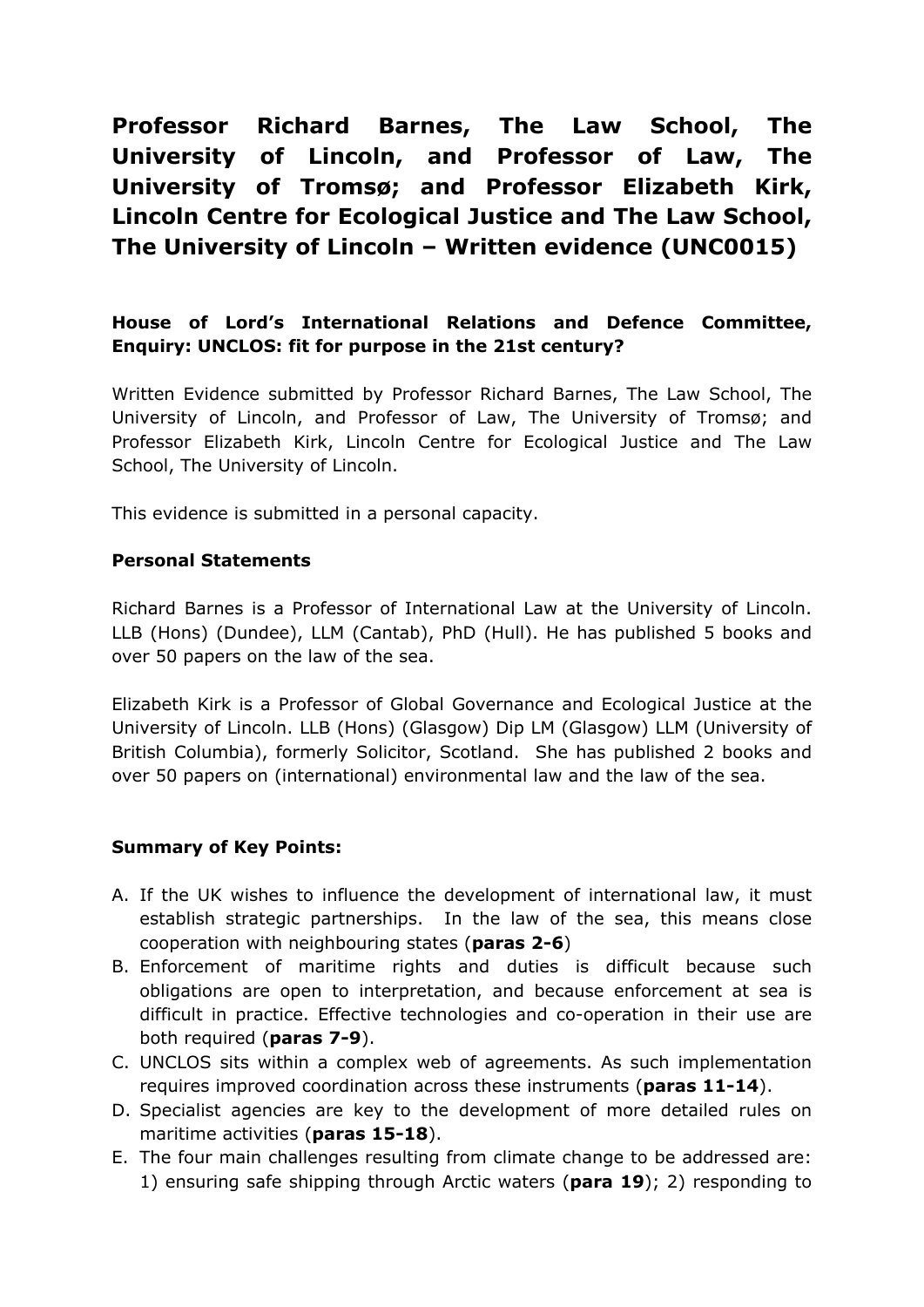the jurisdictional and humanitarian consequences of sea-level rise and loss of coastal territories (**para [20](#page-6-0)**); 3) adapting to the redistribution of fish stocks and biodiversity (**para [21](#page-6-1)**); and 4) protecting vulnerable marine habitats, species and ecosystems from ocean warming and acidification (**para [22](#page-6-2)**).

- F. The law of the sea does little to ensure the protection of human rights and welfare at sea. More needs to be done to ensure that violations of human rights standards and welfare are identified. Individuals responsible for breaches of international protections should not be able to hide behind flag State jurisdiction (**paras [23-](#page-7-0)[25](#page-7-1)**).
- G. The effective regulation of marine economic resources depends upon international cooperation and precautionary action (**paras [26-](#page-8-0)[0](#page-8-1)**).
- H. UNCLOS is largely fit for purpose. The development of new rules and responding to new challenges is best pursued through related instruments. In doing so greater attention needs to be put on ensuring coordinated action since ocean activities cannot be regulated in isolation. Coordination and cooperation will reduce the risks of disputes between different sectors (**paras [30-](#page-9-0)[32,](#page-10-0) [41](#page-11-0) and [42\)](#page-11-1).**
- I. We suggest eight areas of priority for UK policy and leadership: 1) sharing best practices in marine spatial planning and marine renewable energy; 2) enhance the robustness of environmental impact assessments; 3) leading on effective measures to reduce marine plastic pollution; 4) leadership and support for the conclusion of a complete Mining Code of deep-seabed minerals and the adoption of an agreement on the conservation and sustainable use of resources in areas beyond national jurisdiction; 5) leading of international efforts to reduce human rights infringements at sea and to improve welfare conditions in the maritime sector; 6) investing in and supporting the use of new marine technologies; and 7) build strategic partnerships to pre-empt threats to maritime security from increased competition for scarce resources (**paras 34-41**).

## **What have been the main successes and accomplishments of UNCLOS over the past 40 years?**

**1.** UNCLOS established a widely accepted jurisdictional framework for the regulation of most ocean activities. This influences every aspect of oceans use and has enabled the development of a rich body of law addressing shipping, fisheries, and marine environmental protection to develop both globally and at the regional level.

### **Which countries are the key international actors influencing the international law of the sea? What are their approaches towards UNCLOS?**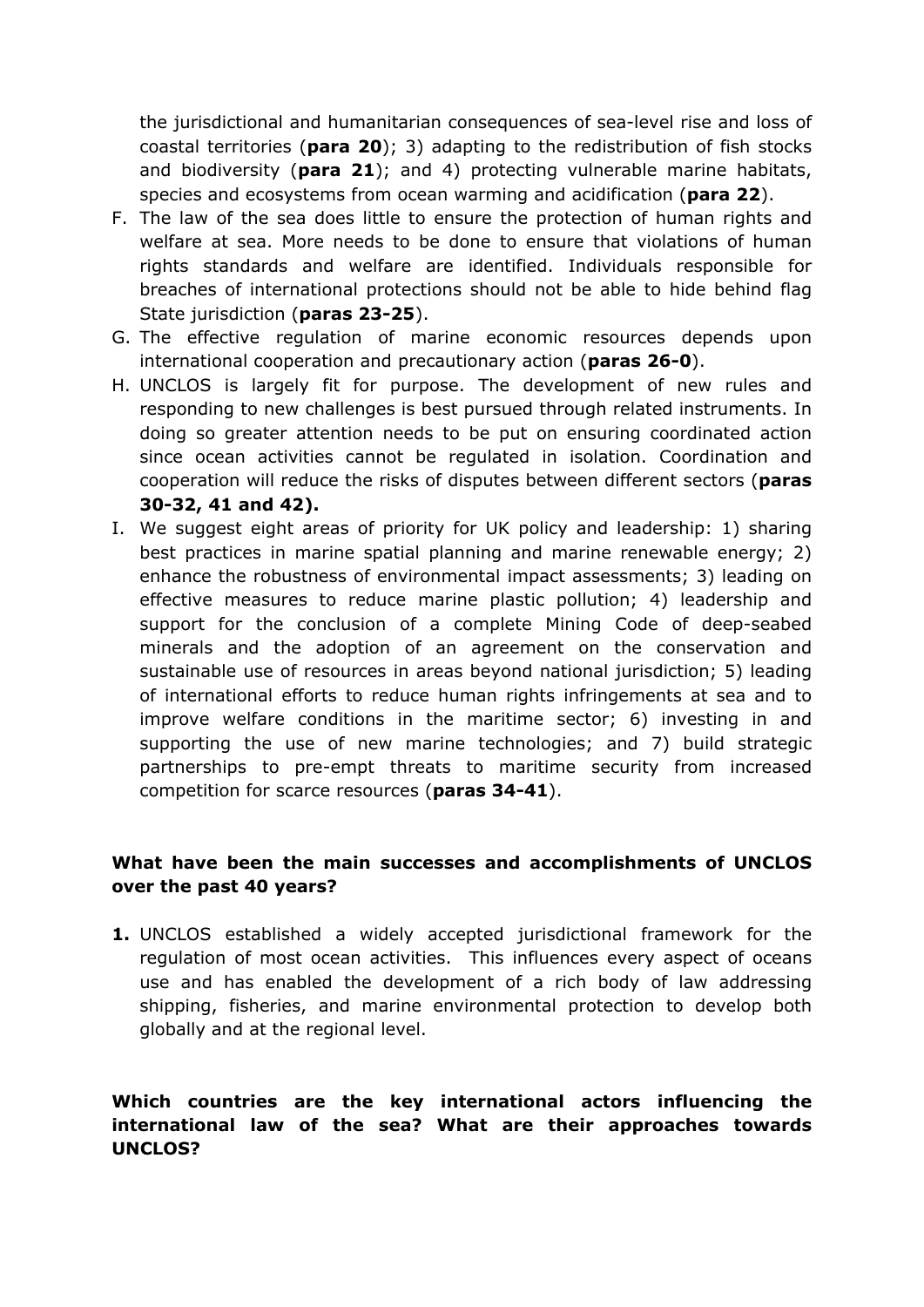- <span id="page-2-0"></span>**2.** Although all States may contribute to the development of international law, influence is usually secured through strategic partnerships or sheer political influence.
- **3.** The EU is an important actor. As a party to UNCLOS it represents and coordinates most of the maritime interests of its Member States. The EU views itself as a leader in developing maritime policies, either through generation of initiatives (e.g., Marine Strategy Framework Directive) or capacity building measures with developing States. Particularly in fisheries, it uses its valuable market position to shape fisheries governance in third states by making them comply with harvesting standards if the wish to export seafood to the EU markets.
- **4.** China is a major maritime and economic power. It is implementing ambitious maritime policies designed to secure resources, as well as strategic links with markets for its manufactured goods (e.g., Maritime Silk Road). It actions are a major regional concern because its claims to excessive maritime jurisdiction in South and East Asia threaten the interest of neighbouring States.
- **5.** The US is not a party to UNCLOS, but it robustly upholds many of UNCLOS' rules. This influences the development of customary law rules that exist beyond the treaty obligations in UNCLOS that only apply to its parties. The US robustly defends navigational rights and freedoms through its Freedom of navigation programme. It also robustly protests exorbitant claims to maritime jurisdiction by coastal States.
- <span id="page-2-1"></span>**6.** Other States may be able to better influence the development of the law of the sea through strategic alliances and coordinated policy initiatives. On the issue of plastics, for example, small island developing States, African and Asian States are showing greater leadership than the larger, wealthier States. On the issue of fisheries, the Parties to the Nauru Agreement have established sub-regional arrangements to increase their influence in the Western and Central Pacific Fisheries Commission.

## **How is UNCLOS enforced and how successful is its enforcement? How successful is dispute resolution under UNCLOS?**

<span id="page-2-2"></span>**7.** Enforcement varies depending upon the activity being addressed, its location and who is carrying out the activity. Most maritime activities are conducted by individuals or companies (e.g., fishermen, offshore energy concerns or shipping companies), so when we speak of enforcement, we are usually referring to States ensuring that such individuals operate in accordance with the rules that the State has set for the conduct of ocean activities in their waters or on board their vessels. Coastal States may enforce a range of rights and duties within their coastal waters (also known as maritime zones).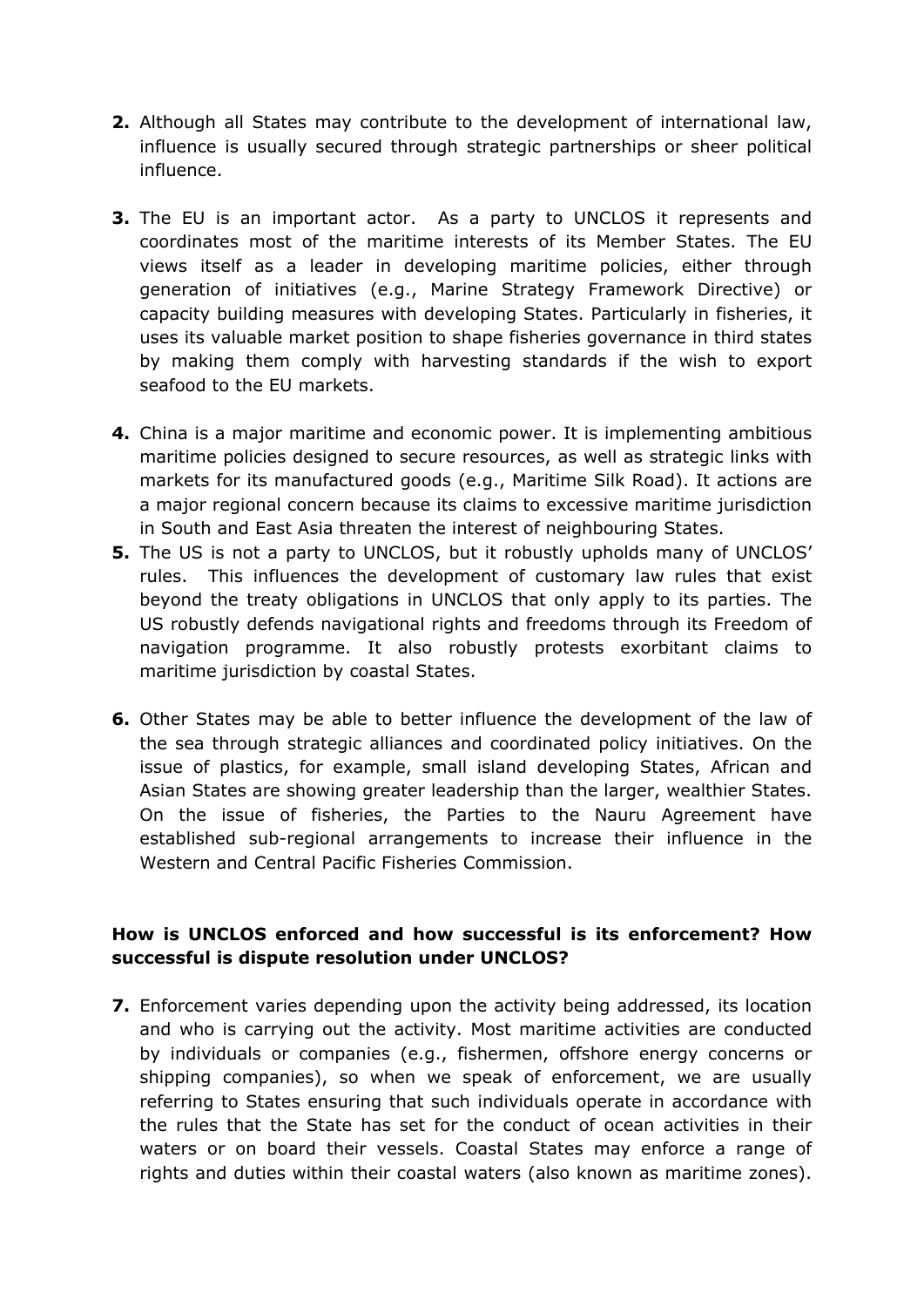Second, flag States (i.e., states to which a ship or other maritime vehicle is registered) may enforce a range of laws, from pollution control, to addressing piracy. Port States also play a role in these issues by ensuring that vessels coming into port comply with generally accepted rules and standards, as well as local conditions for entry into port.

- **8.** A key challenge with enforcement is that States enjoy considerable discretion as to how to interpret and implement their obligations under UNCLOS. This makes proving breaches of obligations and taking enforcement action problematic. Thus, when we look at questions of fisheries management, it is not simply a question of whether obligations relating to the prevention of illegal, unregulated or unreported (IUU) fishing are enforced, but also a question of State discretion in setting (un)sustainable catch limits (Total Allowable Catch, or TAC). Similarly, it is not that the obligations in relation to land-based sources of pollution are not often subject to enforcement action, but that it is left to the discretion of States to interpret and decide how to implement those obligations.
- <span id="page-3-0"></span>**9.** Enforcement activities at sea is problematic due to the remoteness of activities and the limited capacity for physical inspection and intervention. There is a need to develop complementary enforcement technologies, such as remote monitoring devices and information systems that can be used identify breaches of obligations and support enforcement action.
- **10.** One of the strengths of UNCLOS is its flexible nature, which allows States to select their preferred mode of dispute settlement. Litigation between States is relatively infrequent. Some cases concerning the arrest of foreign ships are settled quickly within 2 months, but other cases can take up to 12 years to resolve. Most judgments are complied with by the parties.<sup>1</sup> Maritime boundary settlements are generally respected. However, there are examples of States refusing to participate in proceedings that threaten key policy interests (e.g., China in the South China Sea case, Russia in the Arctic Sunrise case). The effectiveness of dispute resolution (post-1982) should not, however, be measured solely in terms of actual judgements which are relatively infrequent (27 cases at ITLOS, approx. 27 cases at the ICJ, 15 at the PCA) because the threat of compulsory settlement may encourage states to settle dispute through diplomatic channels. Also, the settlement of disputes may clarify the law and pre-empt future disputes.

#### **What are the other important international agreements and treaties which complement UNCLOS?**

<sup>1</sup> Exceptions include Nigeria in Cameroon v Nigeria (2002).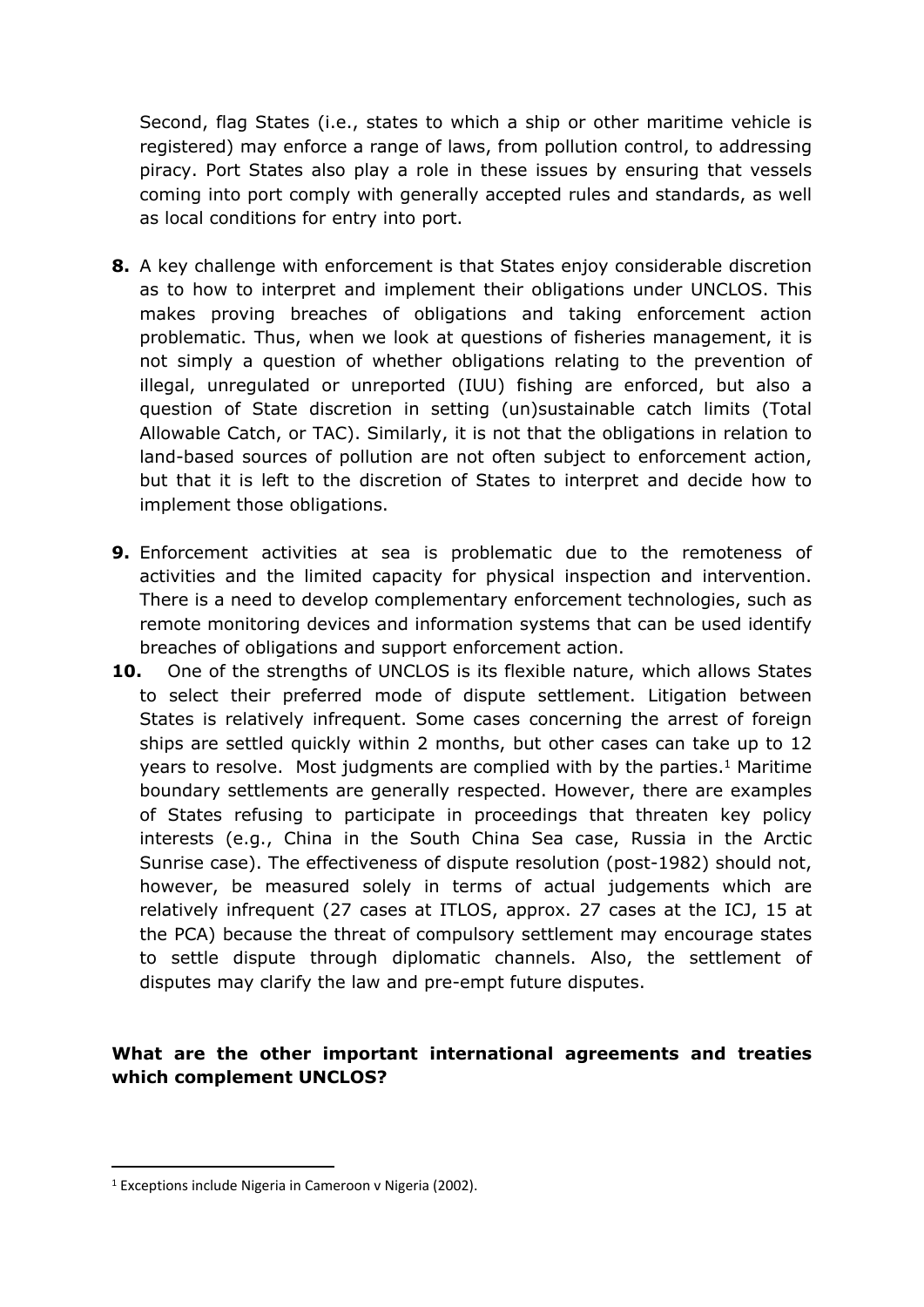- <span id="page-4-0"></span>11. There are too many agreements to list that complement UNCLOS. For example, in fisheries alone, there are three major multilateral agreements (UN Fish Stocks Agreement, the Port State Measures Agreement and the FAO Compliance Agreement), as well as 16 regional fisheries management organisations, and many more bilateral and local fisheries agreements. In addition, there are several important non-binding instruments, such as the FAO Code of Conduct for Responsible Fisheries, which influence how fishing is conducted. It is also important not to forget that general international agreements that can have a major impact on fishing. In the UK, the UK/EU Trade and Cooperation Agreement fundamentally shapes how the UK can regulate fishing. more generally, the WTO Agreements control the use of trade measures, such as subsidies. Fishing subsidies are estimated to be as high as \$35billion, of which \$20 billion contributes directly to overfishing. Although subsidies have been on the agenda of the WTO since 200 States have not been able to agree restrictions on harmful subsidies.
- **12.** Similarly in marine environmental protection there are 5 major conventions which are directly relevant (the Whaling Convention, the London Dumping Convention, MARPOL, the International Convention on Oil Pollution Preparedness, Response and Cooperation and the Fund Convention alongside both a range of broader conventions such as the Biodiversity Convention, the Climate Change Convention, the Persistent Organic Pollutants Convention, the Mercury Convention, and the Long-range Transboundary Air Pollution Convention which are relevant and 13 regional seas treaties and a range of soft law agreements which are highly influential in protecting our seas, such as the Global Programme of Action on Marine Pollution from Land-based activities.
- **13.** There are 56 agreements or measures falling within the remit of the IMO that govern shipping and related activities.
- <span id="page-4-1"></span>**14.** This brief overview indicates the vast range of instruments used to govern oceans, and the complex interrelationship between issues. A key challenge moving forward is coordinating action under these agreements, enhancing participation in agreements (since many instruments, and building capacity to ensure effective implementation of measures at a national level.

## **What is the role of the International Maritime Organisation (IMO) and other international organisations in developing UNCLOS and the law of the sea?**

<span id="page-4-2"></span>**15.** UNCLOS was designed to be a framework agreement with details to be provided through more focussed agreements. These are developed through the IMO and other bodies. Regional bodies such as OSPAR provide the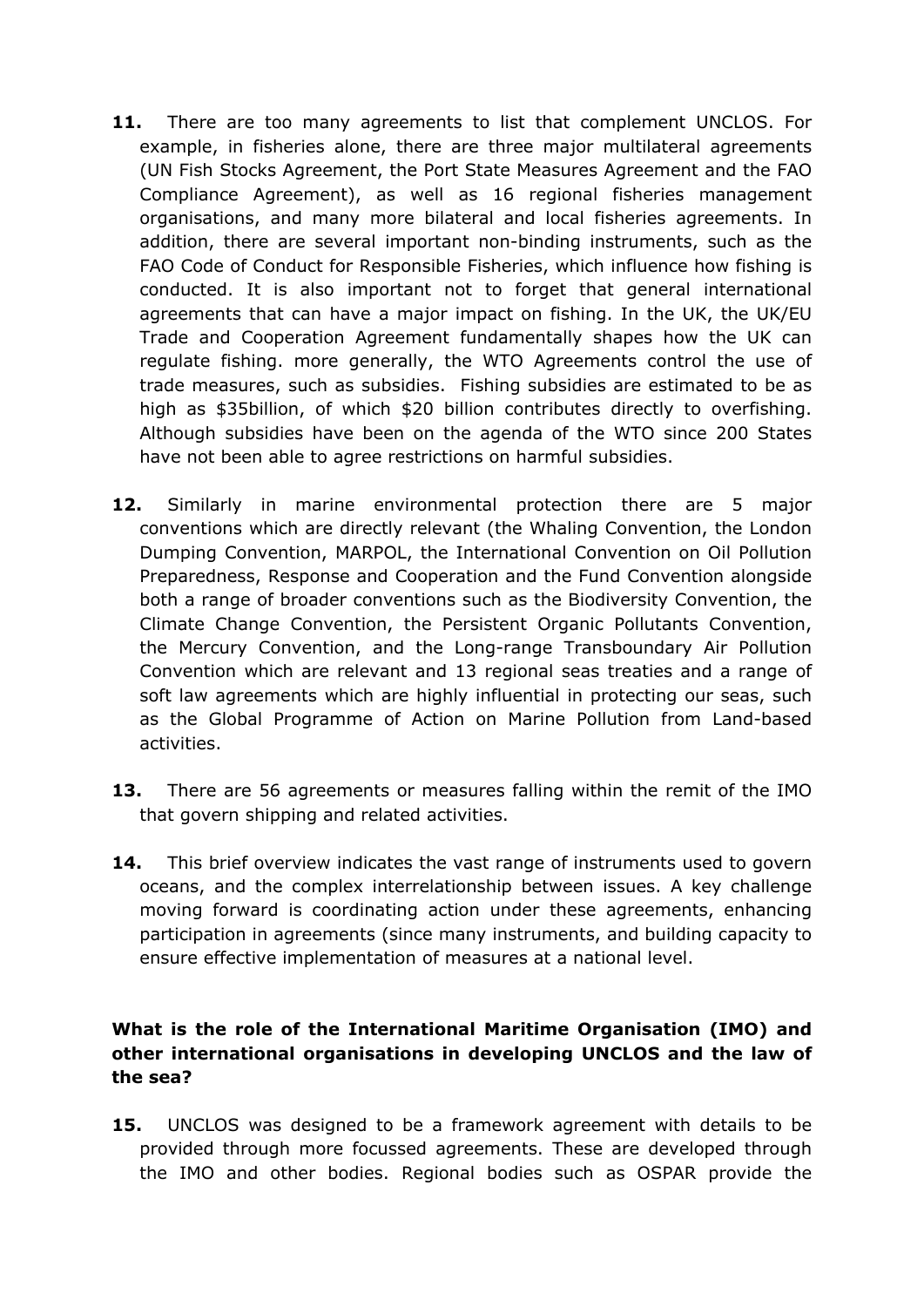specialist regional rules needed to address marine pollution and environmental protection. Such specialist rules could not, realistically be developed at global level given the need to take account of geographic, oceanographic, and socio-economic circumstances in each region and the impact these have on environmental protection. For example, the proportions of and types of diffuse pollution coming from urban areas, forestry and agriculture will vary by region, so too the types of point source pollution from industry. Region specific provisions can therefore provide more pointed and potentially stricter standards than would be possible through a global agreement.

- **16.** Similarly, the IMO and other specialist bodies have the technical expertise to provide the detailed rules required to address e.g., traffic routing, and marine pollution from shipping which could not be developed through a framework treaty such as UNCLOS which addresses such a broad range of issues.
- **17.** The IMO is specifically identified as the competent organisation to develop shipping rules under UNCLOS. Part of its effectiveness results from the use of the tacit amendment procedure that expedites technical changes to IMO treaties, allowing them to be readily updated.
- <span id="page-5-0"></span>**18.** The UN General Assembly plays an important role in shaping the direction of policy. It may also mandate intergovernmental conferences to negotiate new law of the sea agreements, such as the Conference on an international legally binding instrument under the United Nations Convention on the Law of the Sea on the conservation and sustainable use of marine biological diversity of areas beyond national jurisdiction (BBNJ Agreement), which is currently in progress.

# **Challenges: What are the main challenges facing the effective implementation of UNCLOS in 2021? We would particularly welcome responses on**:

## **Climate change and the impact it has had/will have on the structures and provisions of UNCLOS (including trading routes, maritime boundaries, and the status of island ocean states)**

<span id="page-5-1"></span>**19.** Climate change appears likely to lead to the opening of Arctic shipping routes. These routes could offer benefits in reduced shipping times and costs, but such routes will carry particular risks of harm to the environment and to human life. While the Arctic Ocean is and will increasingly be largely ice free for significant periods of time each year, some ice will remain. Some of that ice will drift and there is the potential for icebergs to appear in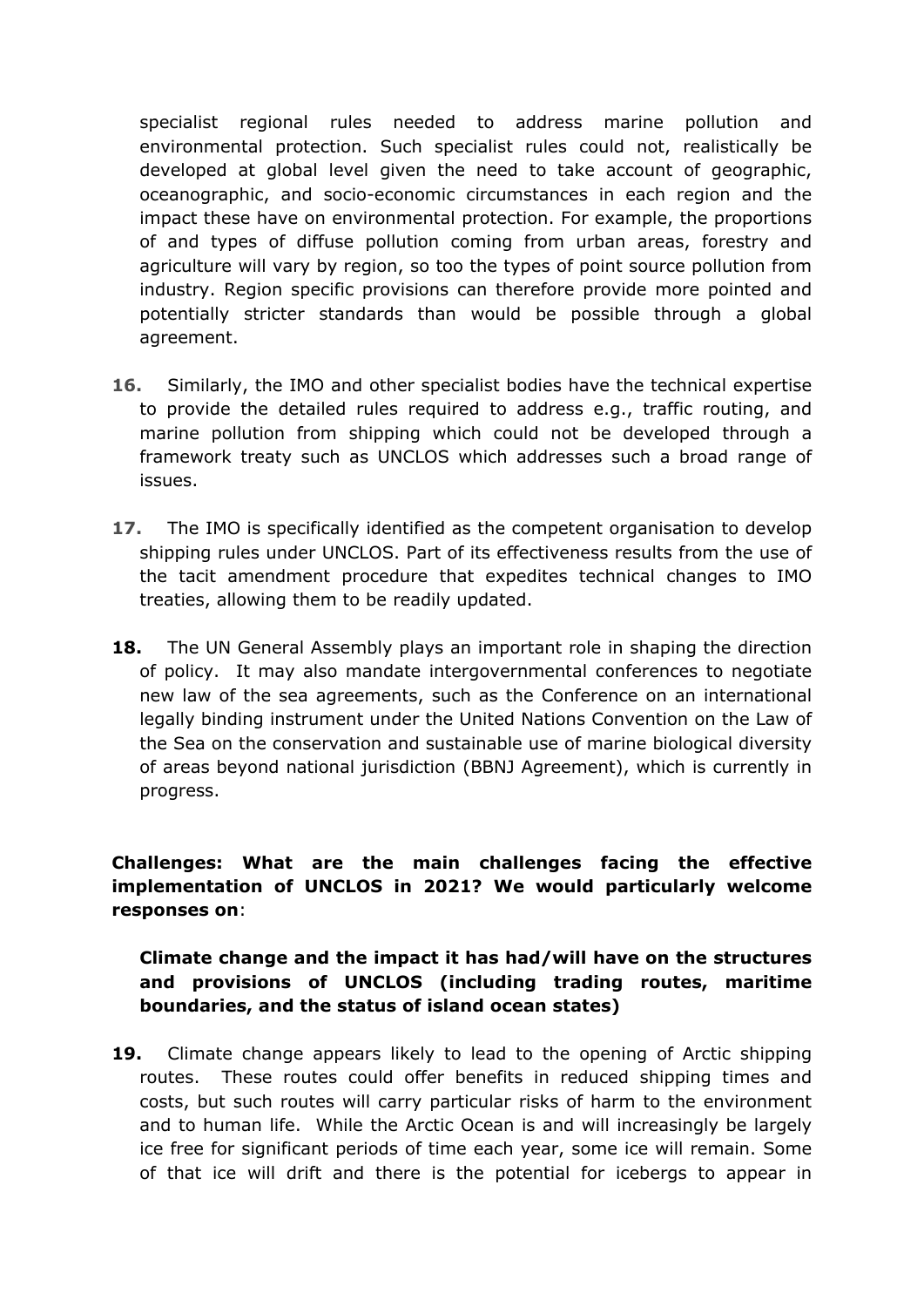shipping routes. Their appearance will be harder to predict than the formation of pack ice previously was and as such they will present a danger to shipping which may lead to oil, or chemical spills and place the lives of those on board at considerable risk. The Arctic Ocean remains a harsh environment and shipping routes will largely be at a considerable distance from settlements with significant search and rescue capacity. Any incidents in the Arctic Ocean therefore place the lives of those involved at greater risk than if they happened in a region such as the North Sea. The opening of Arctic shipping routes may also increase ocean-based tourism in the area, heightening this risk to life. Climate change induced sea-level rise threatens all States.

- <span id="page-6-0"></span>**20.** All states will face pressures from coastal erosion and inundation of lowlying land territory. For some states this will lead to the loss of territory. For others it may render territory uninhabitable. This will impact soonest and hardest on low lying small islands developing States. This poses challenges for the designation and maintenance of maritime jurisdiction because maritime entitlements flow from land territory. The loss of territory could result in some states maritime zones being diminished. This is currently under review by the International Law Commission with a view to setting out recommendations to States. Whilst it is possible to adapt the rules on maritime delimitation, the loss of habitable territory will eventually lead to relocation of peoples to habitable areas, and this will likely result in migration of peoples to other States (so-called climate refugees). This is not a matter that can be addressed under the law of the sea. It will require cooperation across a range of different institutions.
- <span id="page-6-1"></span>**21.** Climate change will impact on the distribution to fish stocks and on biodiversity more generally. Both will change as warming temperatures drive species poleward and as ocean acidification interferes with the abilities of some species to thrive by interfering, for example, with the ability to form shells. Species moving poleward will act in the same way that invasive species do, at times out-competing 'native' species and changing ecosystems functions and dynamics. It also poses several challenges for fisheries. First, it increases the conditions of uncertainty in the management of fish and diminishes the scientific basis of decisions on catch allowance. Second, the nature of fixed maritime jurisdiction, and allocation of fishing based upon zonal attachment may generate winners and losers as stocks move from traditional fishing grounds. RFMOs have struggled to develop equitable and flexible allocation rules to deal with the distribution of fish. Climate induced changes will make this even more difficult to develop and implement in the future.
- <span id="page-6-2"></span>**22.** Climate change may increase the vulnerability of marine ecosystems to environmental harm from pollution or changes to habitats. A clear example is provided by the reduction of Arctic ice. Such ice provides a habitat for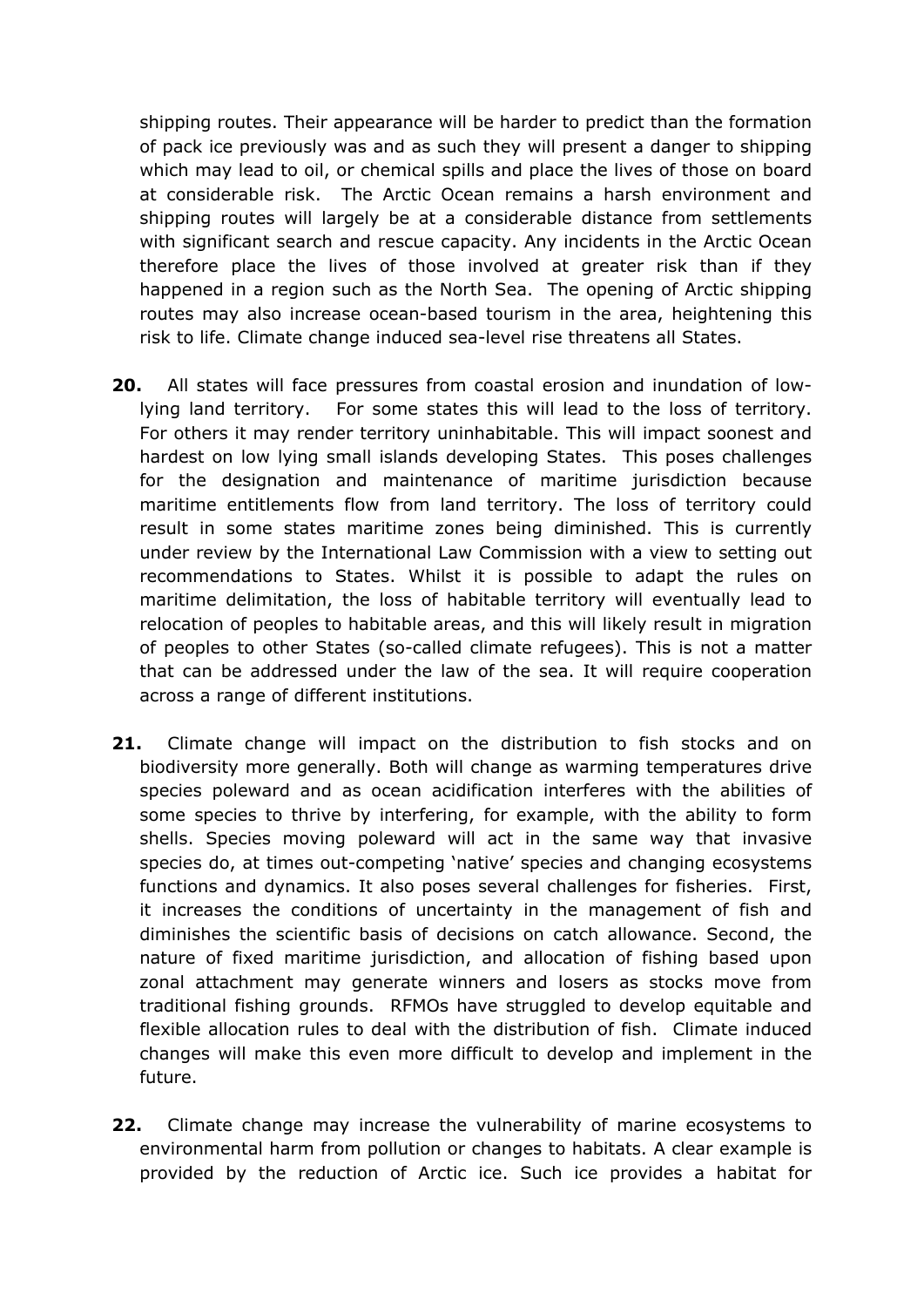species, as it reduces the impact of any pollution on the remaining habitat is magnified compared to its impact had ice remained at higher levels. The increased vulnerability may be seen in other ecosystems if habitats, such as coral reefs, are affected by ocean acidification or warming temperatures, any additional pollution, or dredging or other changes to the habitat will be magnified in impact compared to their potential impact in earlier years.

# **Maritime security and human rights at sea (including migration, modern slavery and human trafficking)**

- <span id="page-7-0"></span>**23.** The most significant human rights concerns arise in two areas: the provision of assistance to persons in distress at sea (especially for irregular maritime migrants) and the protection of persons working at sea who are vulnerable to mistreatment.
- **24.** The law of the sea and UNCLOS developed before and outside the influence of international human rights law. As such, it has little to say about the protection of human rights at sea. Whilst human rights apply universally and States are responsible for ensuring human rights within their jurisdiction or control, this presents challenges in practice because there are mismatches between the jurisdictional regimes for the law of the sea and the protection of human rights. This is highly problematic for maritime migration. States are under no obligation to allow vessels carrying irregular migrants into their ports – resulting in many people being left in maritime orbit until states can agree who should deal with the issue. Second, states may deliberately avoid providing immediate and vital assistance to persons in distress because this may incur more costly duties to receive persons in distress. There are at present no effective global burden sharing mechanisms to deal with these issues.
- <span id="page-7-1"></span>**25.** A key obstacle to the improvement of human rights and working /living conditions at sea is the exclusivity of flag State jurisdiction. This means that flag states are solely responsible for setting, monitoring and ensuring human rights and working conditions. This leads to three problems, which effectively shield wrongdoers from accountability. First ship owners may register their vessels in States with lower regulatory standards. Second, flag States may be unable or unlikely to enforce high regulatory standards on their vessels. Third, non-flag States have few opportunities to identify and address human rights violations on foreign vessels. Moreover, there is no positive duty on States to seek out and address violations of human rights standards on vessels belong to other States. Although exceptions to exclusive flag State jurisdiction on the high seas exists in respect of some wrongful behaviour, such as slavery, there is no exception in respect of other human rights concerns (including modern slavery or people trafficking). These three factors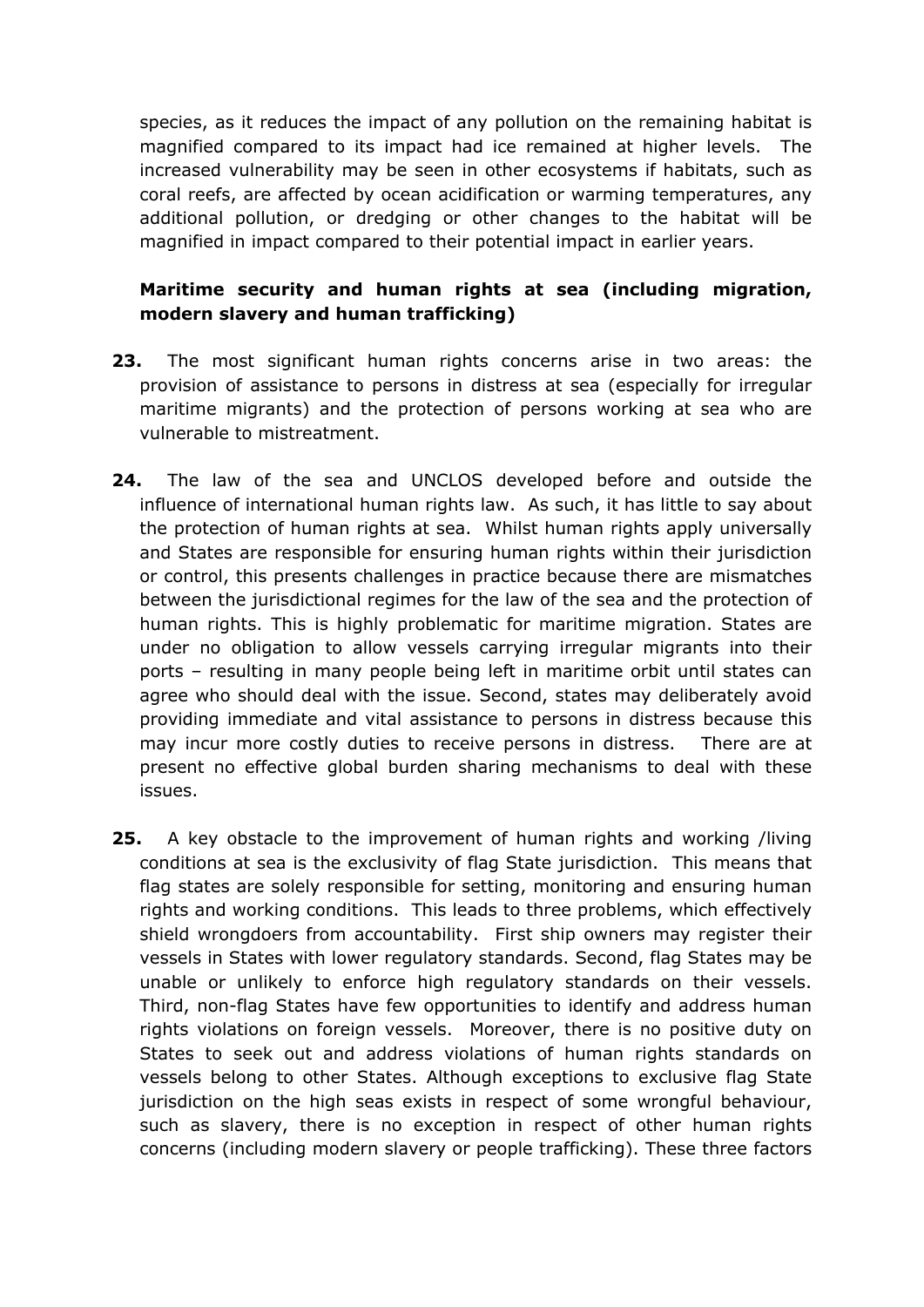impede the improvement of human rights and working conditions in the maritime sector.

# **Regulation of access to economic resources, including on the deep seabed and in the water column, fishing, and the protection of resources such as undersea cables**

- <span id="page-8-0"></span>**26.** A key challenge to effective regulation is that climate change and its impacts on marine ecosystems will undermine our understanding of those ecosystems. For example, increase shipping or oil and gas activities in the Arctic will lead to an increase in operational pollution. Whilst such pollution may not be problematic in the open ocean where it may be relatively easily dispersed, its impact in the Arctic could be greater for two reasons. First the cold environment which has little light during the winter seasons, is not conducive to breaking down pollutants. Secondly, any pollutants could become trapped in what ice remains, or reforms each winter. If it does, that pollution may travel thousands of miles (further than it would in the open ocean) in the ice pack to be deposited as a single pollution incident when the ice melts. As such the pollution may have an impact both on species that rely on the ice for habitat, and in the area in which it is deposited.
- **27.** This lack of understanding will impact on our ability to undertake Environmental Impact Assessments (EIA) prior to developments in, or that may impact on the marine environment. EIAs rely on baseline measurements, but in a rapidly changing environment, such measurements become less reliable. In addition, when constructed any project approved following an EIA must be monitored for their impact. Again, the precise impact may prove hard to quantify and to separate from other changes to, for example, biodiversity brought about by climate change, even where those changes occur the development area. Inevitably such changes will also impact on our abilities to implement effective marine spatial planning.
- **28.** Deep sea ecosystems are amongst the most vulnerable places on Earth. As pressure to commercially exploit valuable marine genetic resources and minerals located on the deep seabed grows, States must ensure that exploitation is only permitted when it can be demonstrated not to threaten the viability of these ecosystems. An [international](https://www.un.org/bbnj/) [agreement](https://www.un.org/bbnj/) is presently being negotiated to ensure the conservation and sustainable use of the resources of the deep seabed. Also, the International Seabed Authority is currently under pressure to adopt a Mining Code to enable deep seabed mining. Until such rules are in place, activities on the deep seabed must be limited to exploratory activities only.
- <span id="page-8-1"></span>**29.** Cooperation in general is critical to the effective regulation of ocean spaces and activities. This is illustrated clearly in the context of fisheries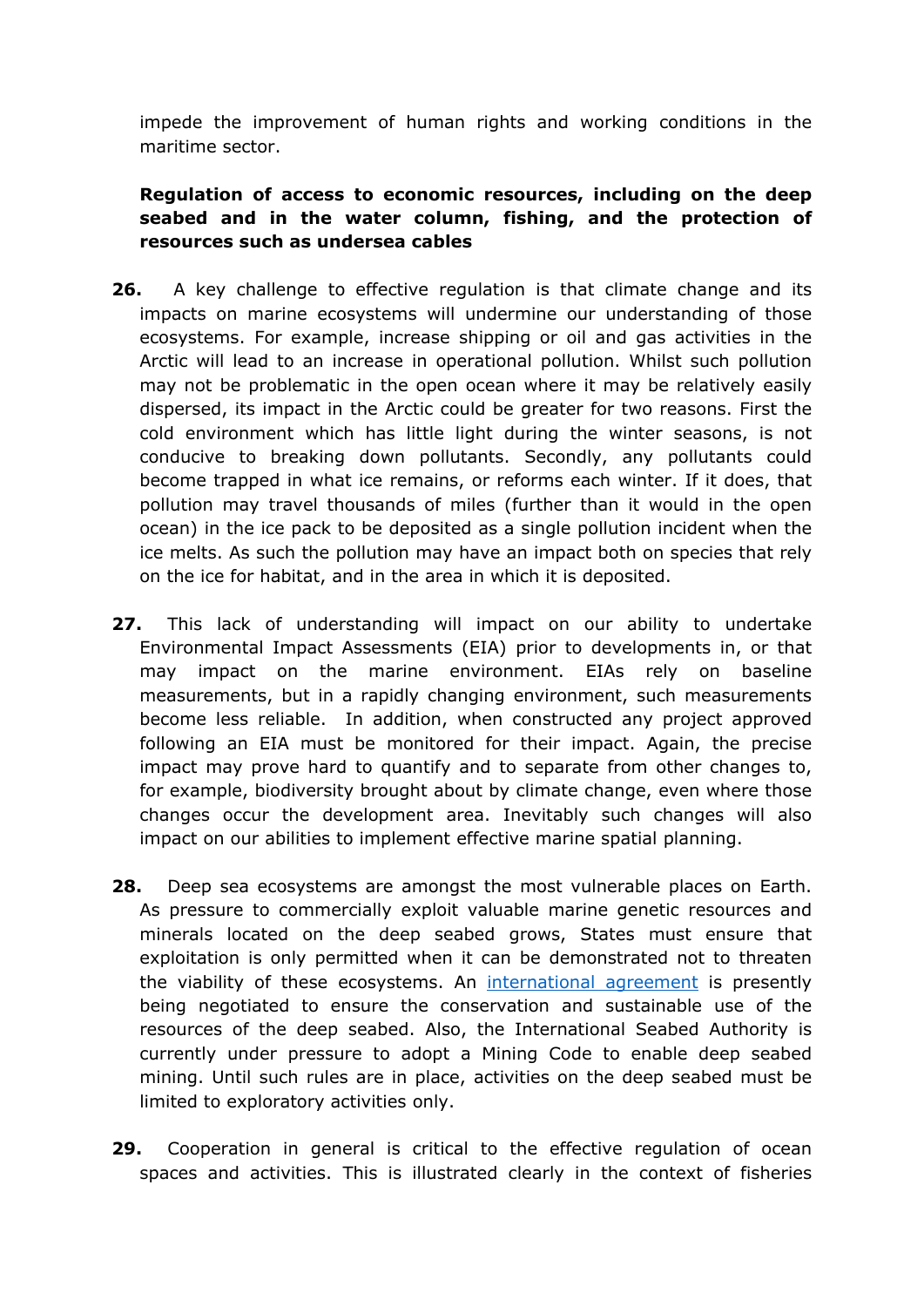management, particularly post-Brexit. Effective measures to ensure fair and sustainable exploitation of shared stocks cannot be undertaken without cooperation, especially with neighbouring States. Failure to agree cooperative measures and to reach compromise on competing interests will only result in costly disputes and risks to already vulnerable fish stocks. The UK needs to show leadership in existing international fora, and to build strategic partnerships with other States to maximise opportunities for collective gains.

### **In light of these challenges, is UNCLOS still fit for purpose? Can or should UNCLOS be renegotiated to better address these challenges?**

- <span id="page-9-0"></span>**30.** UNCLOS is still capable of providing the basic framework through which more detailed rules can be negotiated in specialist instruments. Developing new rules through subsidiary and related agreement is advisable because it would be politically and legally difficult to amend UNCLOS. There is little political will to renegotiate UNCLOS. UNCLOS was a carefully negotiated package deal and States are reluctant to upset the careful balance of rights and duties it embodies. Amendments to UNCLOS must also overcome serious procedural obstacles. The UK could submit an amendment proposal, but this would require the support of at least half the States parties (i.e., 84 States) to convene an amendment conference, any proposals and counter proposals negotiated, and finally a high degree of consensus on the terms of any proposal would be needed before it was adopted. A simplified procedure for amendments is available for matters relating to the deep seabed, but this would fail if any single state objected to it within 12 months of the proposal being made. No amendments have yet been proposed. Changes or developments of the rules in UNCLOS have been pursued through separate treaty negotiations or through developments in other fora, such as the IMO.
- **31.** Legal developments would be easier to pursue at a regional level or through existing sectoral organisations, such as the IMO or FAO. Alternatively, there is scope to develop change more gradually through the development and promotion of soft law measures such as guides or codes of conduct. These can be used to influence and coordinate the actions of states without having to go through the demands of formal treaty negotiations and are frequently used in respect of marine environmental protection. Development of such agreements is an area where soft power and leadership can be used to good effect.

#### **UK's Maritime Strategy**

**What is your assessment of the UK's policy and practice within the current legal framework of the international law of the sea? Are the Government currently working to address any of the challenges outlined above?**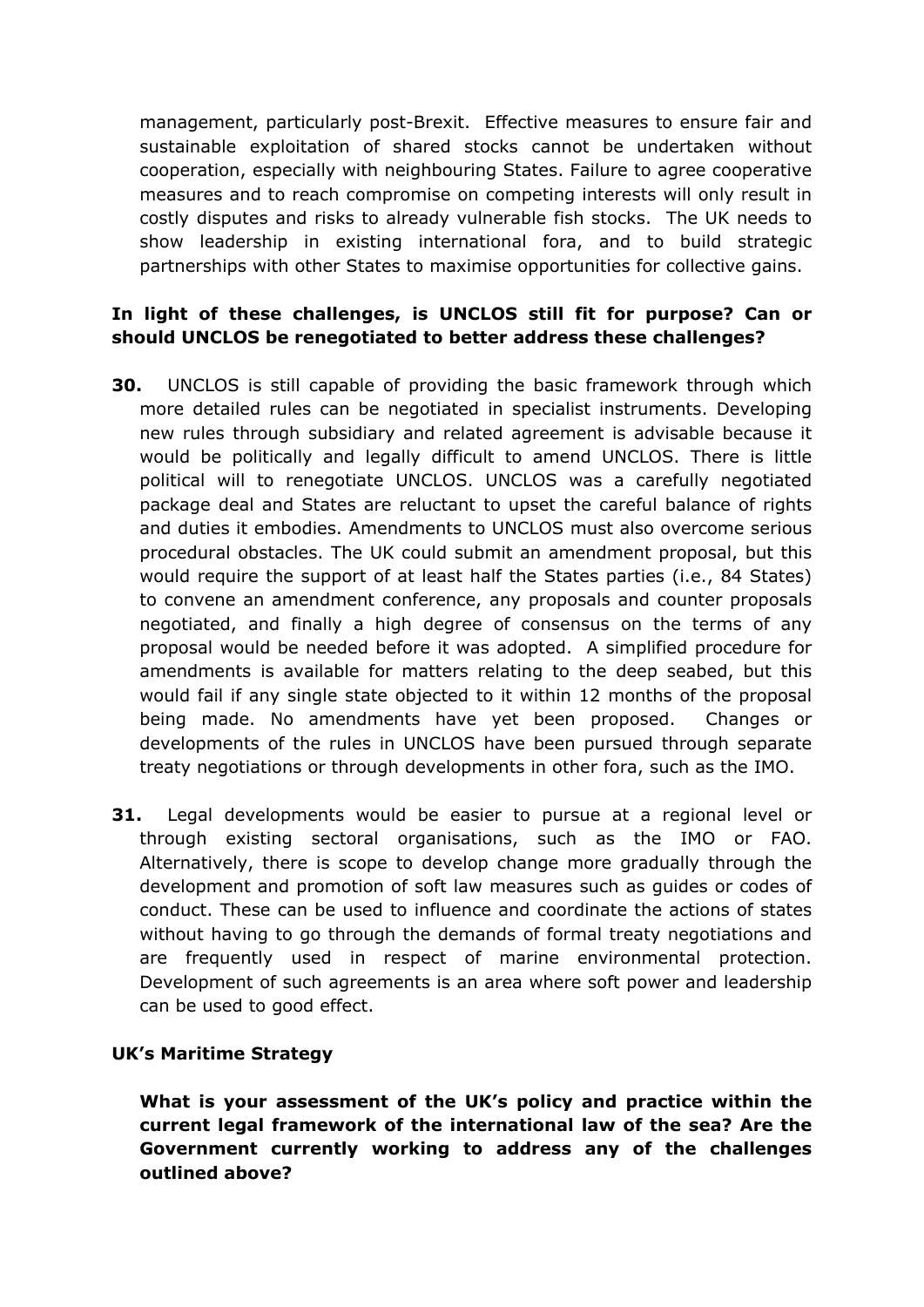<span id="page-10-0"></span>**32.** In 2018, the Foreign Secretary promised the development of an integrated [Oceans](https://www.gov.uk/government/news/foreign-secretary-announces-uk-strategy-to-protect-worlds-oceans) [Strategy.](https://www.gov.uk/government/news/foreign-secretary-announces-uk-strategy-to-protect-worlds-oceans) Instead, the UK has a series of different strategies, such as the [Marine](https://www.gov.uk/government/publications/marine-strategy-part-one-uk-updated-assessment-and-good-environmental-status) [Strategy](https://www.gov.uk/government/publications/marine-strategy-part-one-uk-updated-assessment-and-good-environmental-status) [\(2012-15\),](https://www.gov.uk/government/publications/marine-strategy-part-one-uk-updated-assessment-and-good-environmental-status) [Fisheries](https://assets.publishing.service.gov.uk/government/uploads/system/uploads/attachment_data/file/722074/fisheries-wp-consult-document.pdf) [Policy,](https://assets.publishing.service.gov.uk/government/uploads/system/uploads/attachment_data/file/722074/fisheries-wp-consult-document.pdf) [Blue](https://www.gov.uk/guidance/the-blue-belt-programme) [Belt](https://www.gov.uk/guidance/the-blue-belt-programme) [Programme](https://www.gov.uk/guidance/the-blue-belt-programme), [Maritime](https://assets.publishing.service.gov.uk/government/uploads/system/uploads/attachment_data/file/872194/Maritime_2050_Report.pdf) [2050](https://assets.publishing.service.gov.uk/government/uploads/system/uploads/attachment_data/file/872194/Maritime_2050_Report.pdf) strategy, and a [Strategy](https://assets.publishing.service.gov.uk/government/uploads/system/uploads/attachment_data/file/322813/20140623-40221_national-maritime-strat-Cm_8829_accessible.pdf) [for](https://assets.publishing.service.gov.uk/government/uploads/system/uploads/attachment_data/file/322813/20140623-40221_national-maritime-strat-Cm_8829_accessible.pdf) [Maritime](https://assets.publishing.service.gov.uk/government/uploads/system/uploads/attachment_data/file/322813/20140623-40221_national-maritime-strat-Cm_8829_accessible.pdf) [Security](https://assets.publishing.service.gov.uk/government/uploads/system/uploads/attachment_data/file/322813/20140623-40221_national-maritime-strat-Cm_8829_accessible.pdf) (currently under review). Whilst some of these strategies are commendable, some such as the Blue Belt appear to me more tokenism than serious attempts to address the issues outlined above. In addition, very few activities at sea can be governed in isolation, so it is important to have joined up policy. Whilst individual policies contain good ideas and practices, it is impossible set cross cutting priorities, to ensure consistent and coordinated action, and to assess the effectiveness of policy when this is conducted in a patchwork fashion.

## **What should be the priorities for the UK Government regarding the future of UNCLOS and the international law of the sea? In what areas can or should the UK be a leader?**

- **33.** In the UK, there is world-leading strength and depth in marine science, law, and policy. This should be leveraged through positive capacity building initiatives with other States as a form of soft power. Direct and indirect influence should be focused in eight key areas where the UK has significant strengths and interests.
- **34.** First, given that the UK's practice in marine spatial planning is advanced compared to most other countries, the UK could provide leadership in the development of treaties/soft law instruments addressing the conduct of marine spatial planning, the development of marine renewable energy and, as a necessary part of that, EIA. A key aspect of such cooperative initiatives will be to develop mechanisms to enhance energy security through transmission cables and inter-connectors to allow of the distribution of renewable energy according to natural fluctuations in supply and variable market demands.
- **35.** Second, the UK should focus on would be the development of further guidance on how to conduct EIA, particularly in environments impacted by climate change and how to conduct marine spatial planning.
- **36.** Third, the UK should focus on how to better address pollution from landbased activities in more detail. Agreements are needed on, inter alia, plastics, thermal pollution, and diffuse pollution, especially from urban conglomerations.
- **37.** Fourth, as a member of the Council of International Seabed Authority, the UK should continue work with other States to support the development of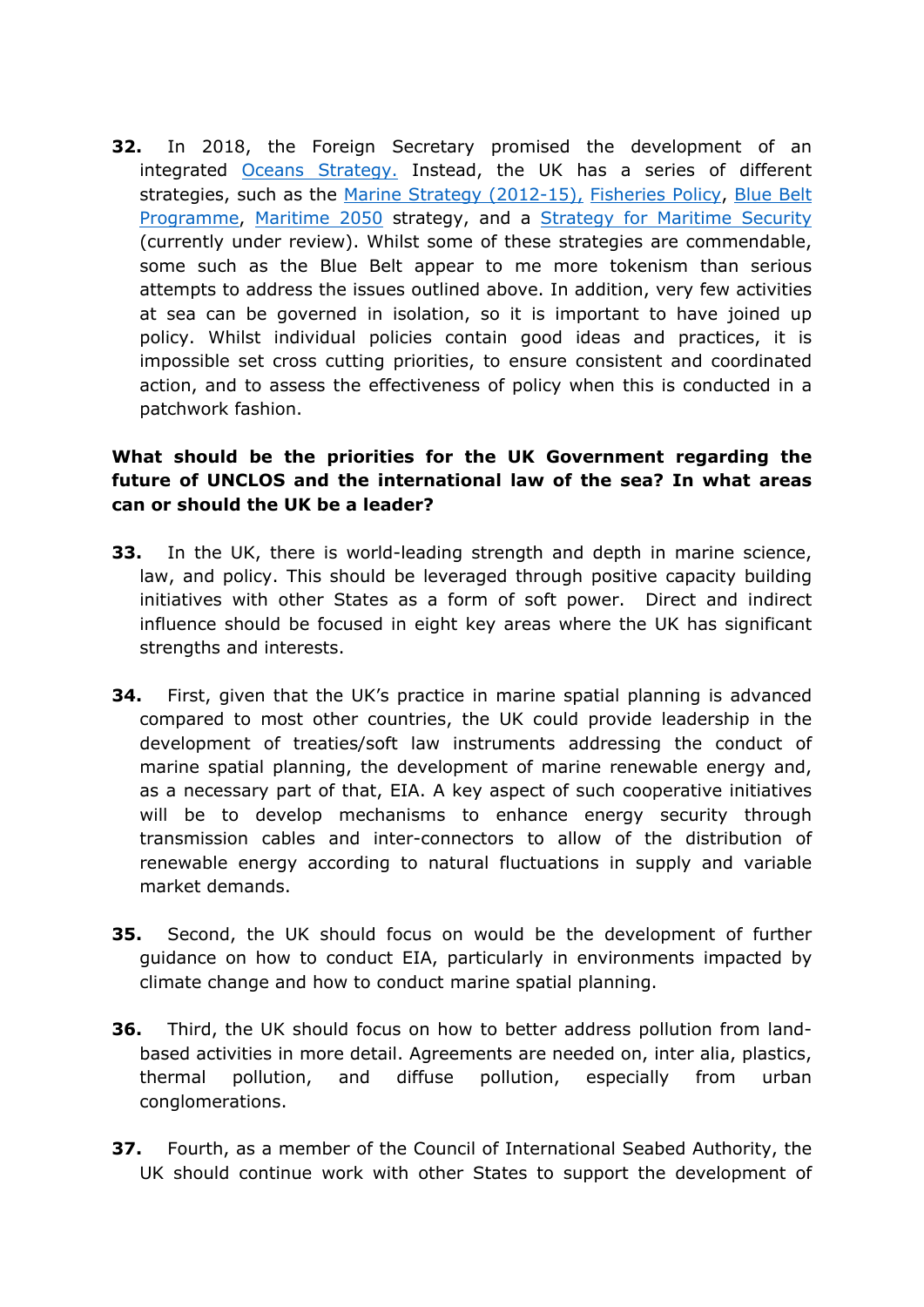effective mineral exploitation rules and policies. The ISA is under a duty to finalise exploitation rules within the next  $18<sup>th</sup>$  months, without which exploration activities may commence even though such rules are not completed. This should complement UK support for the conclusion of a legal agreement on the conservation and sustainable use of resources in areas beyond national jurisdiction.

- **38.** Fifth, within the UK there is significant policy experience in developing measures to prevent modern slavery. The UK should build on this and advance initiatives at the international level to improve the protection of vulnerable workers in maritime sectors.
- **39.** Sixth, through initiatives like the Satellite Catapult, the UK should lead on the development of maritime technologies such as remote monitoring mechanisms that would enhance at sea enforcement capacity.
- **40.** Seventh, maritime security challenges are likely to grow over the next few decades as competition for finite resources increase and the scale and scope of ocean activities expand. Some states are beginning to exert greater power over sea areas (e.g., South China Sea). Undersea cables are vulnerable to interference. The UK is highly dependent upon global supply chains, many of which depend upon maritime trading routes. Ensuring food and energy security as well as the safe and steady flow of goods is essential to UK national security.
- **41.** Finally, a key challenge facing the global governance of ocean spaces is the development of effective mechanisms to enable coordinated and coherent regulation across different sectors. The UK should support initiatives, such as the institutionalisation of cooperation though the BBNJ Agreement, as well as developing best practices and mechanisms for cooperation through regional ocean governance mechanisms. In pursuing these priorities, Government should ensure that it engages widely and effectively with stakeholders.

## <span id="page-11-0"></span>**What will be the most important international partnerships and alliances for the UK in addressing these challenges and upholding its interests with regards to the law of the sea?**

<span id="page-11-1"></span>**42.** Although UNCLOS establishes a global framework for the regulation of the oceans, many of its general commitments are put into effect at a regional level, especially in the context of fishing, environmental protection, and marine spatial planning. This and the simply geographic proximity of the UK to Europe means that the UK's most important partner will be the EU. Regional cooperation is required by UNCLOS (also the UN Fish Stocks Agreement, the North East Atlantic Fisheries Commission, and EU/UK Trade and Cooperation Agreement) for fisheries management of shared stocks. Similarly, cooperation will be required with the EU and its member States